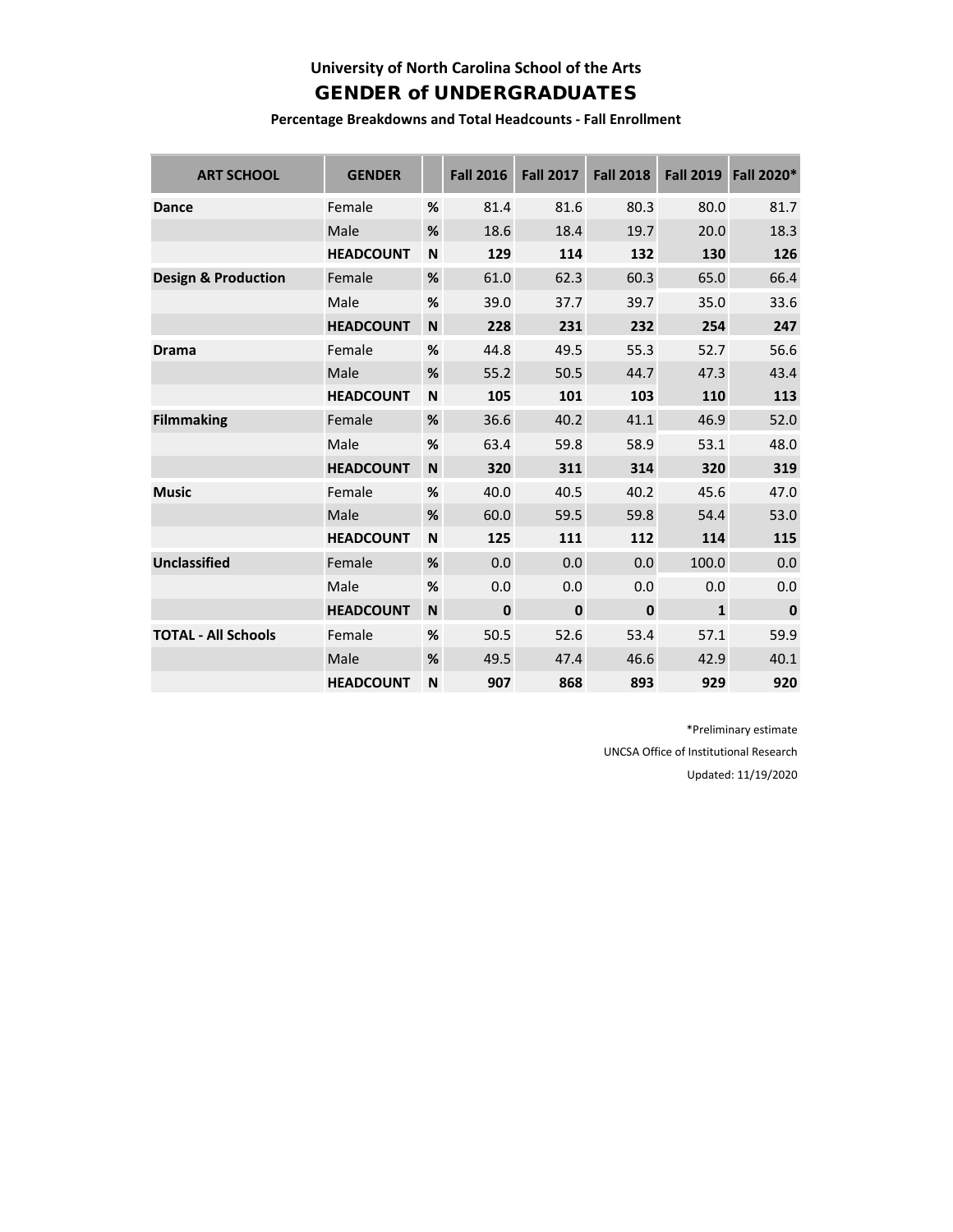## **University of North Carolina School of the Arts** RACE/ETHNICITY of UNDERGRADUATES

**Percentage Breakdowns and Total Headcounts - Fall Enrollment**

| <b>ART SCHOOL</b>              | <b>RACE/ETHNICITY</b>          |                           | <b>Fall 2016</b> | <b>Fall 2017</b> | <b>Fall 2018</b> | <b>Fall 2019</b> | <b>Fall 2020*</b> |
|--------------------------------|--------------------------------|---------------------------|------------------|------------------|------------------|------------------|-------------------|
| <b>Dance</b>                   | 1-Non-Resident Alien           | %                         | 3.1              | 3.5              | 4.5              | 2.3              | 1.6               |
|                                | 2-Unknown                      | %                         | 1.6              | 0.9              | 1.5              | 0.8              | 1.6               |
|                                | 3-Hispanic                     | $\%$                      | 8.5              | 8.8              | 8.3              | 10.0             | 7.9               |
|                                | 4-American Ind or Alaska Nat   | %                         | 1.6              | 0.9              | 0.8              | 0.8              | 0.8               |
|                                | 5-Asian                        | %                         | 0.0              | 0.0              | 1.5              | 1.5              | 1.6               |
|                                | 6-Black or African American    | $\%$                      | 14.0             | 15.8             | 12.9             | 13.1             | 14.3              |
|                                | 7-Nat Hawaiian/Othr Pcf Islndr | $\%$                      | 0.8              | 0.9              | 0.0              | 0.0              | 0.0               |
|                                | 8-White                        | %                         | 65.1             | 61.4             | 64.4             | 62.3             | 61.9              |
|                                | 9-Two or More Races            | $\%$                      | 5.4              | 7.9              | 6.1              | 9.2              | 10.3              |
|                                | <b>HEADCOUNT</b>               | N                         | 129              | 114              | 132              | 130              | 126               |
| <b>Design &amp; Production</b> | 1-Non-Resident Alien           | $\%$                      | 0.0              | 0.4              | 1.3              | 0.8              | 0.8               |
|                                | 2-Unknown                      | $\%$                      | 1.3              | 1.7              | 0.9              | 0.0              | 0.8               |
|                                | 3-Hispanic                     | $\%$                      | 5.7              | 6.5              | 8.6              | 11.8             | 13.8              |
|                                | 4-American Ind or Alaska Nat   | %                         | 1.3              | 1.7              | 1.7              | 1.2              | 0.4               |
|                                | 5-Asian                        | $\%$                      | 1.3              | 1.3              | 1.3              | 0.8              | 0.8               |
|                                | 6-Black or African American    | %                         | 5.7              | 6.5              | 6.5              | 3.9              | 4.0               |
|                                | 7-Nat Hawaiian/Othr Pcf Islndr | $\%$                      | 0.0              | 0.0              | 0.0              | 0.0              | 0.0               |
|                                | 8-White                        | %                         | 79.4             | 76.6             | 77.2             | 79.1             | 76.5              |
|                                | 9-Two or More Races            | $\%$                      | 5.3              | 5.2              | 2.6              | 2.4              | 2.8               |
|                                | <b>HEADCOUNT</b>               | N                         | 228              | 231              | 232              | 254              | 247               |
| <b>Drama</b>                   | 1-Non-Resident Alien           | $\%$                      | 1.9              | 2.0              | 2.9              | 1.8              | 1.8               |
|                                | 2-Unknown                      | %                         | 0.0              | 0.0              | 0.0              | 0.0              | 0.9               |
|                                | 3-Hispanic                     | $\%$                      | 4.8              | 3.0              | 6.8              | 10.9             | 17.7              |
|                                | 4-American Ind or Alaska Nat   |                           | 0.0              | 0.0              | 0.0              | 0.0              | 0.0               |
|                                | 5-Asian                        | $\%$                      | 1.0              | 4.0              | 6.8              | 9.1              | 8.0               |
|                                | 6-Black or African American    | %                         | 16.2             | 15.8             | 13.6             | 15.5             | 18.6              |
|                                | 7-Nat Hawaiian/Othr Pcf Islndr | %                         | 0.0              | 0.0              | 0.0              | 0.0              | 0.0               |
|                                | 8-White                        | $\%$                      | 70.5             | 71.3             | 65.0             | 53.6             | 44.2              |
|                                | 9-Two or More Races            | %                         | 5.7              | 4.0              | 4.9              | 9.1              | 8.8               |
|                                | <b>HEADCOUNT</b>               | $\boldsymbol{\mathsf{N}}$ | 105              | 101              | 103              | 110              | 113               |
| <b>Filmmaking</b>              | 1-Non-Resident Alien           | $\%$                      | 2.2              | 2.6              | 2.5              | 2.2              | 2.2               |
|                                | 2-Unknown                      | %                         | 2.5              | 2.6              | 2.2              | 2.2              | 2.2               |
|                                | 3-Hispanic                     | $\%$                      | 8.1              | 6.8              | 7.3              | 6.6              | 8.2               |
|                                | 4-American Ind or Alaska Nat   | %                         | $0.0\,$          | 0.6              | $1.0\,$          | 0.9              | 1.3               |
|                                | 5-Asian                        | $\%$                      | 2.8              | 2.3              | 1.6              | 1.9              | 1.9               |
|                                | 6-Black or African American    | $\%$                      | 7.2              | 8.7              | 8.0              | 6.6              | 6.6               |
|                                | 7-Nat Hawaiian/Othr Pcf Islndr | $\%$                      | 0.0              | 0.0              | 0.0              | 0.3              | 0.3               |
|                                | 8-White                        | $\%$                      | 73.8             | 71.7             | 71.7             | 73.4             | 71.8              |
|                                | 9-Two or More Races            | %                         | 3.4              | 4.8              | 5.7              | 5.9              | 5.6               |
|                                | <b>HEADCOUNT</b>               | N                         | 320              | 311              | 314              | 320              | 319               |

*(continued)*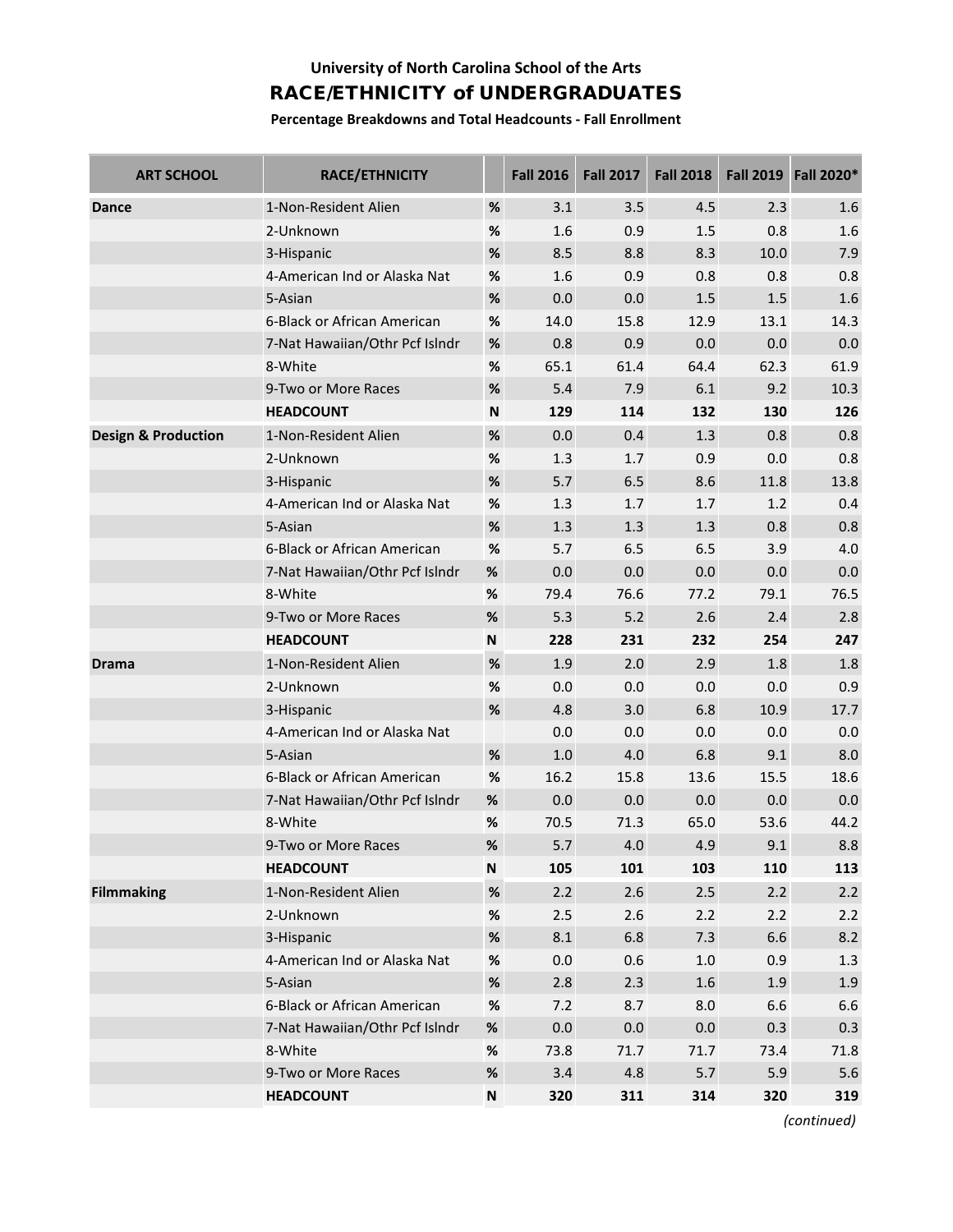| <b>ART SCHOOL</b>          | <b>RACE/ETHNICITY</b>          |      | <b>Fall 2016</b> | <b>Fall 2017</b> | <b>Fall 2018</b> |              | Fall 2019   Fall 2020* |
|----------------------------|--------------------------------|------|------------------|------------------|------------------|--------------|------------------------|
| <b>Music</b>               | 1-Non-Resident Alien           | %    | 2.4              | 3.6              | 4.5              | 4.4          | 6.1                    |
|                            | 2-Unknown                      | $\%$ | 2.4              | 2.7              | 0.0              | 2.6          | 2.6                    |
|                            | 3-Hispanic                     | %    | 5.6              | 5.4              | 6.3              | 9.6          | 9.6                    |
|                            | 4-American Ind or Alaska Nat   | $\%$ | 0.8              | 1.8              | 2.7              | 0.9          | 0.9                    |
|                            | 5-Asian                        | %    | 4.0              | 5.4              | 5.4              | 2.6          | 2.6                    |
|                            | 6-Black or African American    | $\%$ | 10.4             | 8.1              | 6.3              | 7.0          | 10.4                   |
|                            | 7-Nat Hawaiian/Othr Pcf Islndr | %    | 0.0              | 0.0              | 0.0              | 0.0          | 0.0                    |
|                            | 8-White                        | %    | 71.2             | 68.5             | 70.5             | 68.4         | 63.5                   |
|                            | 9-Two or More Races            | %    | 3.2              | 4.5              | 4.5              | 4.4          | 4.3                    |
|                            | <b>HEADCOUNT</b>               | N    | 125              | 111              | 112              | 114          | 115                    |
| <b>Unclassified</b>        | 1-Non-Resident Alien           | %    | 0.0              | 0.0              | 0.0              | 0.0          | 0.0                    |
|                            | 2-Unknown                      | $\%$ | 0.0              | 0.0              | 0.0              | 100.0        | 0.0                    |
|                            | 3-Hispanic                     | $\%$ | 0.0              | 0.0              | 0.0              | 0.0          | 0.0                    |
|                            | 4-American Ind or Alaska Nat   | $\%$ | 0.0              | 0.0              | 0.0              | 0.0          | 0.0                    |
|                            | 5-Asian                        | $\%$ | 0.0              | 0.0              | 0.0              | 0.0          | 0.0                    |
|                            | 6-Black or African American    | %    | 0.0              | 0.0              | 0.0              | 0.0          | 0.0                    |
|                            | 7-Nat Hawaiian/Othr Pcf Islndr |      | 0.0              | 0.0              | 0.0              | 0.0          | 0.0                    |
|                            | 8-White                        | $\%$ | 0.0              | 0.0              | 0.0              | 0.0          | 0.0                    |
|                            | 9-Two or More Races            | %    | 0.0              | 0.0              | 0.0              | 0.0          | 0.0                    |
|                            | <b>HEADCOUNT</b>               | N    | 0                | $\mathbf 0$      | $\mathbf 0$      | $\mathbf{1}$ | $\mathbf 0$            |
| <b>TOTAL - All Schools</b> | 1-Non-Resident Alien           | %    | 1.8              | 2.2              | 2.8              | 2.0          | 2.2                    |
|                            | 2-Unknown                      | $\%$ | 1.8              | 1.8              | 1.2              | 1.3          | 1.6                    |
|                            | 3-Hispanic                     | %    | 6.8              | 6.3              | 7.6              | 9.4          | 11.0                   |
|                            | 4-American Ind or Alaska Nat   | %    | 0.7              | 1.0              | 1.2              | 0.9          | 0.8                    |
|                            | 5-Asian                        | $\%$ | 2.0              | 2.3              | 2.6              | 2.5          | 2.4                    |
|                            | 6-Black or African American    | $\%$ | 9.3              | 9.8              | 8.7              | 7.9          | 8.9                    |
|                            | 7-Nat Hawaiian/Othr Pcf Islndr | %    | 0.1              | 0.1              | 0.0              | 0.1          | 0.1                    |
|                            | 8-White                        | %    | 73.2             | 71.2             | 71.1             | 70.4         | 67.3                   |
|                            | 9-Two or More Races            | %    | 4.4              | 5.2              | 4.7              | 5.6          | 5.8                    |
|                            | <b>HEADCOUNT</b>               | N    | 907              | 868              | 893              | 929          | 920                    |

\*Preliminary estimate UNCSA Office of Institutional Research

Updated: 11/19/2020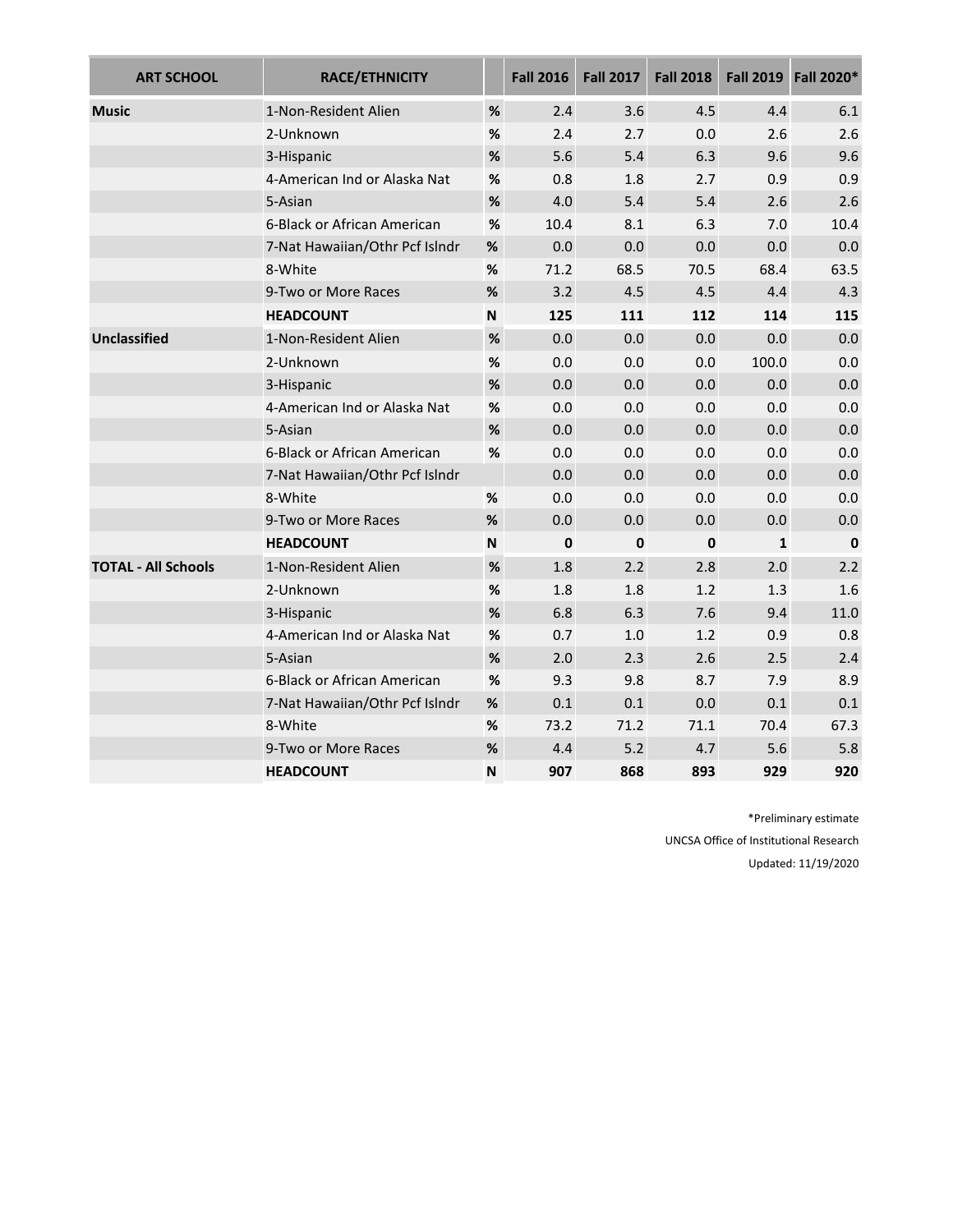### **University of North Carolina School of the Arts**

## RESIDENCE SUMMARY of FIRST-TIME UNDERGRADUATES

**Percentage Breakdowns and Total Headcounts - Fall Enrollment**

| <b>ART SCHOOL</b>              | <b>RESIDENCE</b> |                | <b>Fall 2016</b> | <b>Fall 2017</b> | <b>Fall 2018</b> | <b>Fall 2019</b> | Fall 2020* |
|--------------------------------|------------------|----------------|------------------|------------------|------------------|------------------|------------|
| <b>Dance</b>                   | <b>NC</b>        | %              | 41.7             | 39.3             | 31.4             | 34.3             | 33.3       |
|                                | non-NC           | $\%$           | 58.3             | 60.7             | 68.6             | 65.7             | 66.7       |
|                                | <b>HEADCOUNT</b> | N <sub>1</sub> | 36               | 28               | 51               | 35               | 33         |
| <b>Design &amp; Production</b> | <b>NC</b>        | $\%$           | 44.1             | 45.7             | 47.5             | 45.5             | 37.5       |
|                                | non-NC           | %              | 55.9             | 54.3             | 52.5             | 54.5             | 62.5       |
|                                | <b>HEADCOUNT</b> | ${\sf N}$      | 59               | 46               | 61               | 66               | 64         |
| <b>Drama</b>                   | NC               | $\%$           | 25.0             | 13.0             | 13.8             | 16.7             | 10.3       |
|                                | non-NC           | $\%$           | 75.0             | 87.0             | 86.2             | 83.3             | 89.7       |
|                                | <b>HEADCOUNT</b> | N              | 24               | 23               | 29               | 24               | 29         |
| <b>Filmmaking</b>              | <b>NC</b>        | %              | 45.3             | 51.0             | 56.6             | 53.5             | 61.2       |
|                                | non-NC           | %              | 54.7             | 49.0             | 43.4             | 46.5             | 38.8       |
|                                | <b>HEADCOUNT</b> | N              | 64               | 51               | 76               | 71               | 67         |
| <b>Music</b>                   | <b>NC</b>        | %              | 86.7             | 76.0             | 77.8             | 76.3             | 80.8       |
|                                | non-NC           | %              | 13.3             | 24.0             | 22.2             | 23.7             | 19.2       |
|                                | <b>HEADCOUNT</b> | $\mathsf{N}$   | 30               | 25               | 27               | 38               | 26         |
| <b>Unclassified</b>            | <b>NC</b>        | $\%$           | 0.0              | 0.0              | 0.0              | 0.0              | $0.0\,$    |
|                                | non-NC           | %              | 0.0              | 0.0              | 0.0              | 0.0              | $0.0\,$    |
|                                | <b>HEADCOUNT</b> | ${\sf N}$      | 0                | 0                | 0                | 0                | 0          |
| <b>TOTAL - All Schools</b>     | <b>NC</b>        | $\%$           | 47.9             | 46.2             | 46.3             | 48.3             | 45.7       |
|                                | non-NC           | %              | 52.1             | 53.8             | 53.7             | 51.7             | 54.3       |
|                                | <b>HEADCOUNT</b> | N              | 213              | 173              | 244              | 234              | 219        |

\*Preliminary estimate UNCSA Office of Institutional Research Updated: 11/19/2020